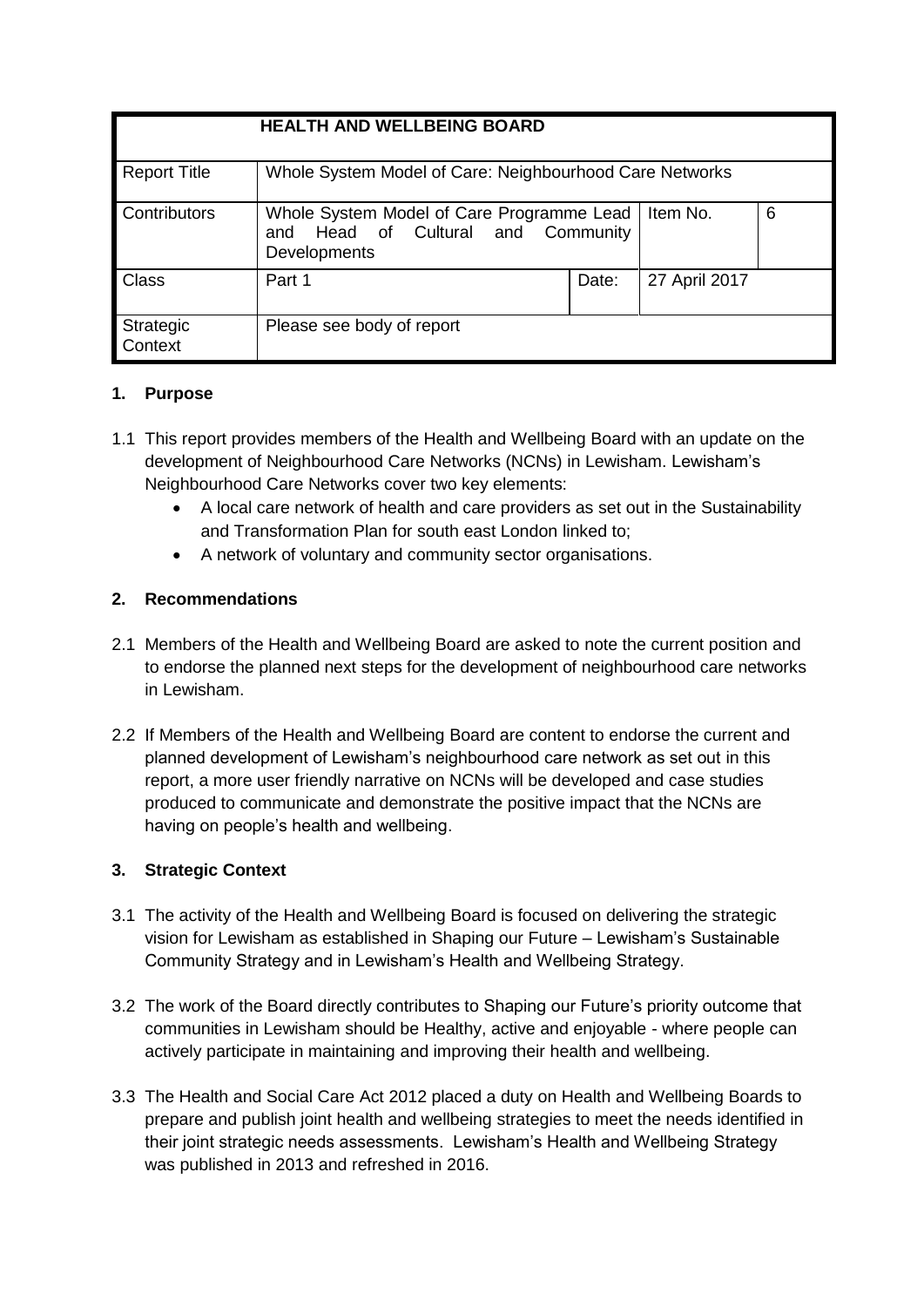- 3.4 The Health and Social Care Act 2012 also requires Health and Wellbeing Boards to encourage persons who arrange for the provision of any health or social services in the area to work in an integrated manner, for the purpose of advancing the health and wellbeing of the area.
- 3.5 The NHS Five Year Forward View was published on 23 October 2014 and sets out a new shared vision for the future of the NHS based around new models of care.
- 3.6 Planning guidance was published on 22 December 2015 which set out the requirement for the NHS to produce five year Sustainability and Transformation Plans (STP). These are place based, whole system plans driving the Five Year Forward View locally.
- 3.7 *Our Healthier South East London*, the STP for South East London was published in November 2016. It encourages health and care partners to form local care networks to deliver more joined up health and care services in the community.
- 3.8 The development of neighbourhood care networks is also contributes to the delivery of the priorities outlined out in the Lewisham's Children & Young People's Plan (CYPP). The plan sets out the vision for improving outcomes for all children and young people, including the priority outcome of being healthy and active, and delivered through the Children's and Young People's Strategic Partnership Board.

#### **4. Local Context**

1

- 4.1 Lewisham's Health and Care Partners (LHCP)<sup>1</sup> are working to deliver a sustainable health and care system that will better support people:
	- to maintain and improve their physical and mental wellbeing
	- to live independent and fulfilled lives
	- to access high quality care when needed.
- 4.2 Lewisham's Neighbourhood Care Networks (see the diagram at Annex A) bring together local care networks (delivered by Lewisham's health and care partners) and the networks of voluntary and community sector organisations within the same model.
- 4.3 As envisaged within *Our Healthier South East London*, LHCP are developing a local care network in each neighbourhood to transform the way in which community based care is delivered. Local care networks will deliver support and care which is:

*Proactive and Preventative* – By creating an environment which promotes health and wellbeing, making it easy for people to find the information and advice they need and the activities, opportunities and support available, to maintain their health and wellbeing and to manage their own health and care more effectively.

*Accessible to all* – so that adults have improved access to local health and care services, and so that children have increased access to community health services

<sup>&</sup>lt;sup>1</sup> Lewisham Health and Care Partners are Lewisham Council, Lewisham Clinical Commissioning Group, Lewisham and Greenwich NHS Trust, South London and Maudsley NHS Foundation Trust, One Health Lewisham (GP Federation)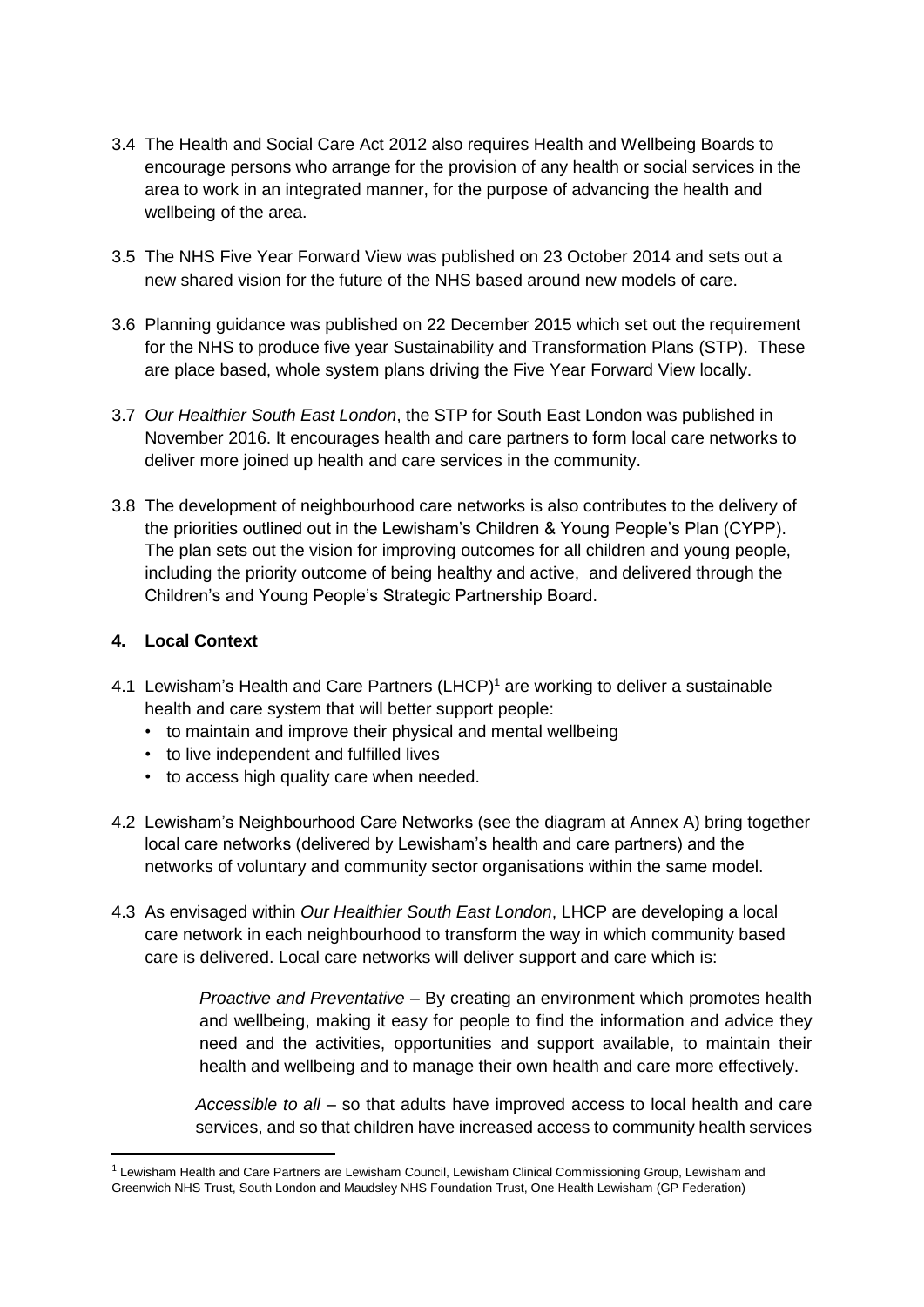and early intervention support. And for everyone to have clear access to urgent care when needed;

*Co-ordinated* – so that people receive personalised care and support, closer to home, which integrates physical and mental health and care services, to help them to live independently for as long as possible.

- 4.4 Alongside the local care networks sit the other key element of Lewisham's Neighbourhood Care Networks, the voluntary and community sector. Lewisham's well-established voluntary and community sector has a major role in building strong and resilient communities and in supporting residents' health and wellbeing. Bringing together membership from across the sector, the Stronger Communities Partnership Board is coordinating and supporting community development across the borough and helping people connect with opportunities, activities and support available locally to maintain and improve their health and wellbeing. This includes establishing community development partnerships in each neighbourhood to interact with health and care partners (see section 6.1b).
- 4.5 Lewisham will continue to strengthen and develop connections both within and across its local care networks, as envisaged within *Our Healthier South East London*, and build stronger links within and across the voluntary and community sector, through the neighbourhood community development partnerships.

### **5. Neighbourhood Care Networks - Activity to date**

- 5.1 Although some services may be networked on a borough wide level where it is appropriate to do so, LHCP have organised a range of health and care services on a neighbourhood footprint to create four 'local care networks' based around GP registered lists in the following geographical areas: (1) North Lewisham (2) Central Lewisham (3) South East Lewisham and (4) South West Lewisham . By operating at this smaller scale, local care networks can more easily develop local connections between services, co-ordinate care and strengthen relationships between professionals. A map of the current neighbourhood areas by GP and ward is shown at Annex B.
- 5.2 A number of tools, services and partnerships have been developed to improve the coordination of care and support and strengthen connections across each local health and care network. These include:
	- **Neighbourhood Community Teams** (NCTs) These virtual teams bring together district nurses, social work staff and therapists (also see Multi-disciplinary Meetings below).
	- **Multi-disciplinary Meetings** bring together members of the Neighbourhood Community Teams with other health and care professionals such as GPs and Mental Health workers to plan and arrange holistic coordinated care for patients and service users with complex needs. Guidance to support professionals attending these meetings has been produced.
	- **Neighbourhood Co-ordinators** support health and care staff within each neighbourhood to improve multi-disciplinary working and facilitate effective liaison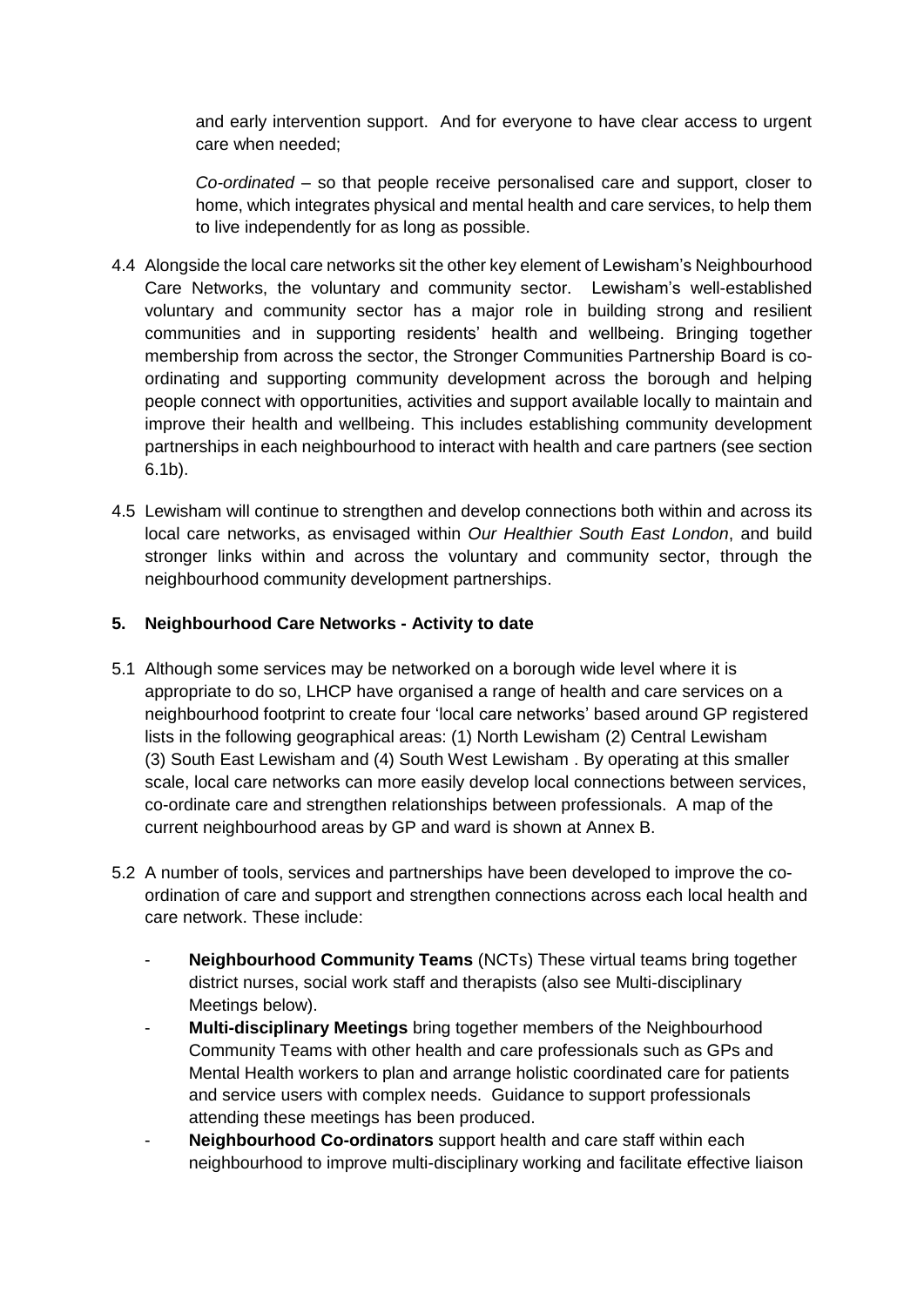between health and care providers across Lewisham for patients and services users with complex needs.

- Lewisham's Single Point of Access has a team of advisers who can support residents requiring general health and care information and advice.
- 5.3 The voluntary and community sector continues to support and work alongside Lewisham's health and care partners to improve and maintain people's health and wellbeing. A number of tools, services and partnerships have been developed to strengthen connections with the voluntary sector and to link people to advice, care and support available locally:
	- **Lewisham SAIL Connections** is a quick and simple referral service. It connects vulnerable people aged 60+ with local services that support them in maintaining their independence, safety and wellbeing. Anyone can make a SAIL referral by answering the yes/no questions on a simple checklist.
	- **Community Connections** is a local health and wellbeing project delivered by Age UK Lewisham and Southwark in conjunction with a consortium of voluntary sector partners in Lewisham.
	- **Community Support Facilitators** work with individuals to improve their wellbeing by helping the individual to engage with local activities, opportunities and services.
	- As part of the project, **Community Development Workers** also support organisations and groups to build and develop local resources, promote partnership working and support the development of networks between voluntary and community organisations.

5.4 The neighbourhood care network model is also being applied to existing services that work with children and young people and being further developed through the recommissioning and re-design of children's centres and health visitor services. Using this model, the delivery of midwifery, children's centres and health visiting will be integrated and will form part of the neighbourhood care network for children. It will also bring together the sources of information on services and advice for children and young people into one single point. There may be additional specific services to support children and young people that should be included and work is underway through the children's joint commissioning team to identify these.

## **6. Neighbourhood Care Networks – next steps**

- 6.1 Partners across Lewisham are now focused on:
	- Strengthening the local care network of professionals delivering care and support
	- Strengthening the network of voluntary and community sector organisations
	- Strengthening the relationships between the statutory and voluntary sectors
- *(a) Strengthening the network of professionals delivering care and support* 
	- LHCP have agreed to explore **new governance and partnership arrangements** between the statutory partners that enable joint decision making and joint accountability for the delivery of community based care. This work is underway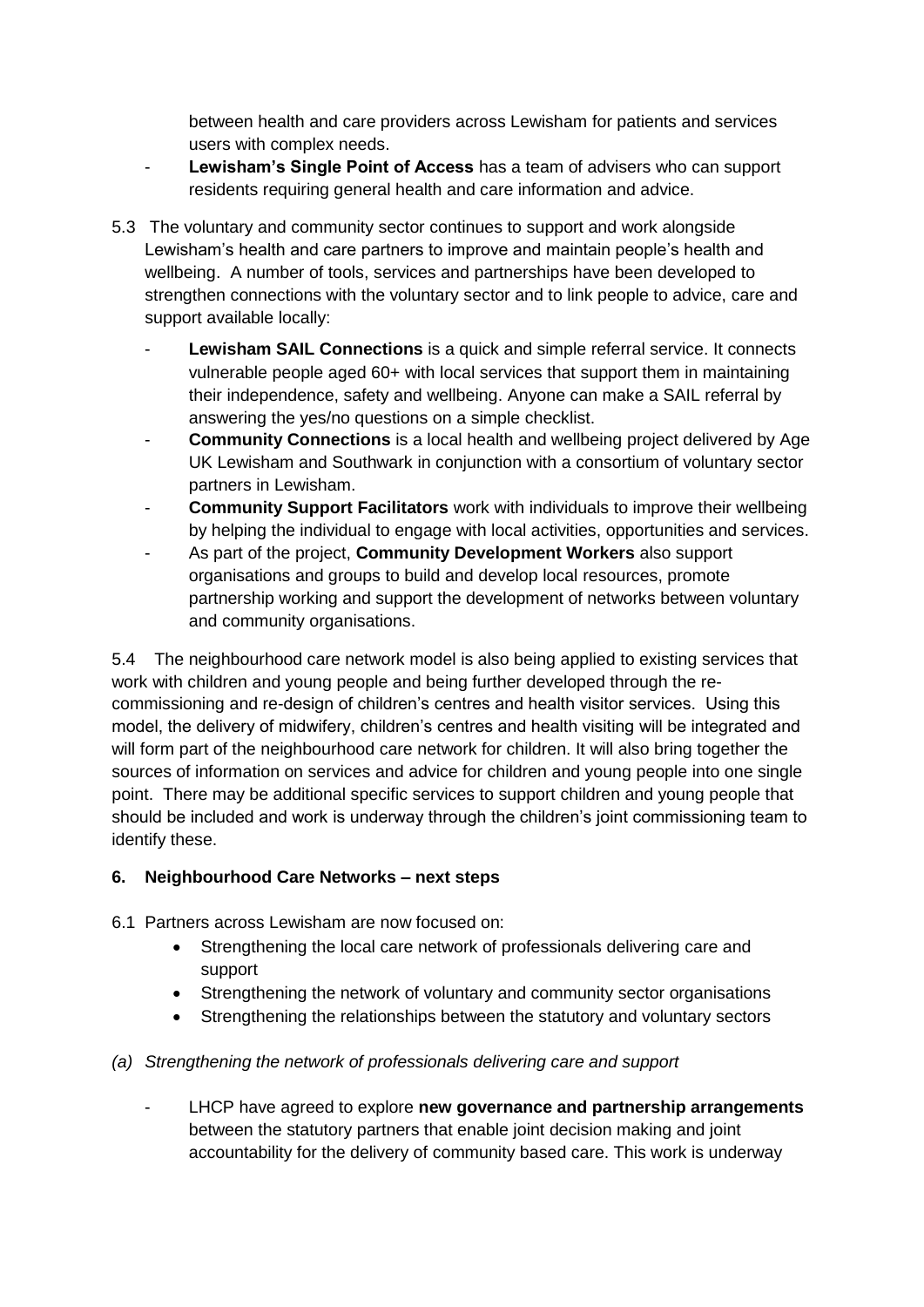and developments will be reported back to the Health and Wellbeing Board in due course.

- Within each of the neighbourhood areas, LHCP are aiming to create **neighbourhood hub premises** to accommodate a range of community based services. These hubs will provide fit-for-purpose, flexible, adaptable and accessible premises for the delivery of health and care and, by bringing services together, support networking across the system. This includes clarifying any services for children and young people delivered in the hubs and ensuring clear links with the children's centre and health visiting neighbourhood model.
- The functionality of the existing **health and social care website and the directory of services** will be improved. The website will be refreshed by April 2017. We also plan to extend the reach of the website to offer bespoke information and advice to those who use it. In addition, information for children and young people will be brought together into a single source.
- Clinical support from general practice has been identified to **improve the mechanisms for referrals** to the support, opportunities and activity available within each neighbourhood, and to raise awareness across general practice on what is currently available.
- Across the health and care system, work will continue to look at how individual **services and pathways could be better aligned or integrated** to improve patient and user experience and outcomes.
- LHCP will also focus on **improving communication** across the borough on how networks are being supported and developed, sharing more widely the information contained in this report.
- *(b) Strengthening the network of voluntary and community sector organisations:*
	- To further strengthen networking across the neighbourhoods, the Stronger Communities Partnership Board is establishing four **Neighbourhood Community Development Partnerships**. These neighbourhood partnerships, delivered by Community Connections, will bring together voluntary and community sector organisations and groups in that area to support community development.
	- Although these partnerships will vary from neighbourhood to neighbourhood, building on existing forums and infrastructure, they will adhere to the following overall **principles for community development** in Lewisham:
		- Maximize effectiveness by optimising and aligning the use of community development resources and workforce across the borough
		- Build on what works with a strong evidence base
		- Build on current assets and networks
		- Inform the neighbourhood development plans of the neighbourhood community development partnerships (see 6.1c below)
	- Build capacity by recruiting, supporting and training local volunteers - Community Connections workers will encourage local community groups to engage with each partnership, organise the partnership meetings, and play a key role in aligning the work programmes of the different community development workers in each neighbourhood to **maximize the use of resources and avoid duplication**.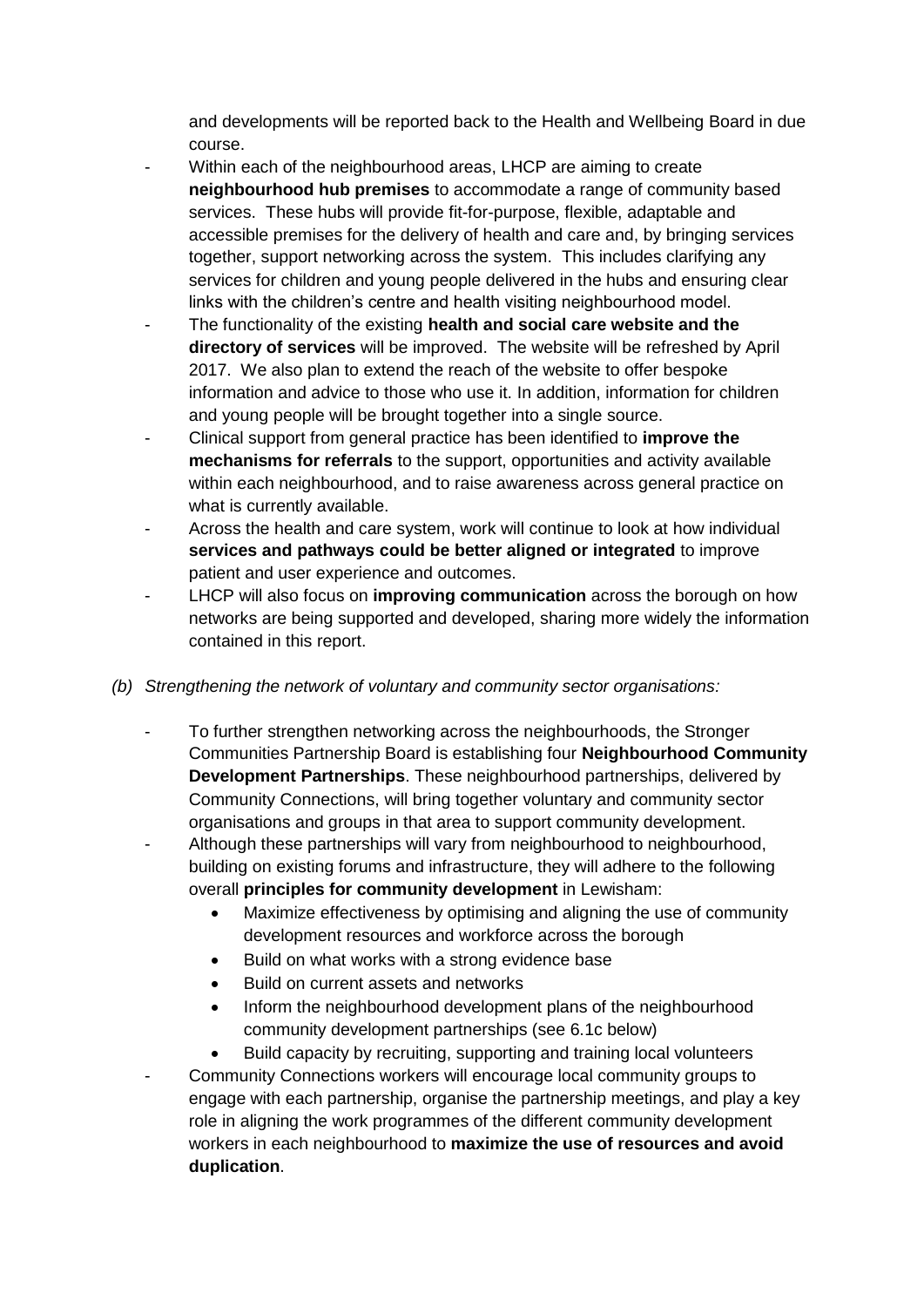- *(c) Strengthening the relationships between the statutory and voluntary sectors:*
	- The **Neighbourhood Community Development Partnerships** will play a key role in strengthening connections between voluntary and community sector organisations and statutory partners in the area to build stronger, healthier communities. The partnerships will engage with statutory agencies working in the area to share information, identify priorities and raise and resolve issues of community concern.
	- Each partnership will produce a **neighbourhood community development plan**, informed by Community Connections' gaps analysis, identifying key priorities. This plan will inform the future work of the local partnership, including local health and care partners. There will also be a small grant fund of £25k per partnership to deliver local solutions to the local priorities identified.
	- **Clinical input from general practice** will be available to support community development through the Neighbourhood Community Development Partnerships.

### **7. Communication and Engagement**

- 7.1 The Lewisham Health and Care Partners Executive Board is supported by a number of steering groups, including a Communications and Engagement Steering Group. This group is accountable for developing and undertaking effective system wide communication and engagement activity.
- 7.2 If members of the Health and Wellbeing Board are content to endorse the current and planned development of Lewisham's neighbourhood care network as set out in this report, the Communications and Engagement Group will develop further the narrative on NCNs and develop case studies to show the positive impact that the NCNs are having on people's health and wellbeing.

#### **8. Financial Implications**

8.1 There are no financial implications arising from this report. Any proposed activity or commitments arising from activity to support the development of the local health and care network(s) or the neighbourhood community development partnerships will need to be agreed by the delivery organisations concerned and be subject to confirmation of resources. The funding available in future years will of course need to take account of any required savings or any other reduction in overall budgets and national NHS planning guidance.

#### **9. Legal implications**

9.1 As part of their statutory functions, Members are required to encourage persons who arrange for the provision of any health or social services in the area to work in an integrated manner for the purpose of advancing the health and wellbeing of the area, and to encourage persons who arrange for the provision of health-related services in its area to work closely with the Health and Wellbeing Board.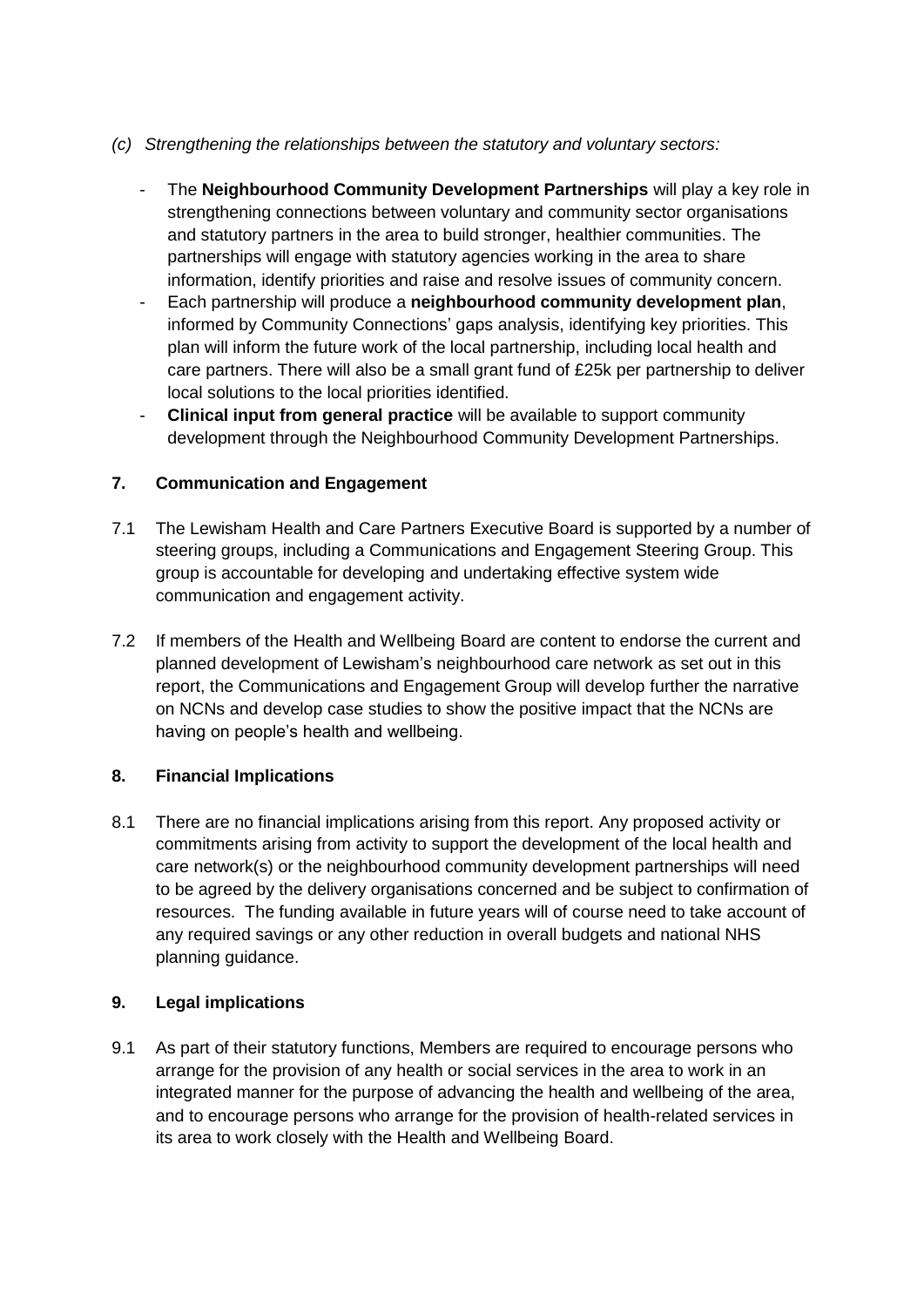9.2 Where there is an integration of services and/or joint funding, then this is dealt with under an agreement under Section 75 NHS Act 2006 which sets out the governance arrangements for the delivery of services, and where relevant any delegation of functions from one party to another and the respective budget contributions of the local authority and the CCG in relation to the services.

### **10. Crime and Disorder Implications**

10.1 There are no specific crime and disorder implications arising from this report or its recommendations.

## **11. Equalities Implications**

11.1 Although there are no specific equalities implications arising from this report, the development of local health and car networks and the work undertaken by the Neighbourhood Community Development Partnerships will continue to focus on improving health and care outcomes and reducing inequalities across the borough.

### **12. Environmental Implications**

12.1 There are no specific environmental implications arising from this report or its recommendations.

#### **13. Conclusion**

13.1 Members are invited to note the contents of the report.

If you have problems opening this document, please contact: [stewart.snellgrove@lewisham.gov.uk](mailto:stewart.snellgrove@lewisham.gov.uk) (Phone: 020 8314 9308) or if there are any queries on the content of this report please contact [sarah.wainer@nhs.net](mailto:sarah.wainer@nhs.net) (Phone: 020 3049 1880).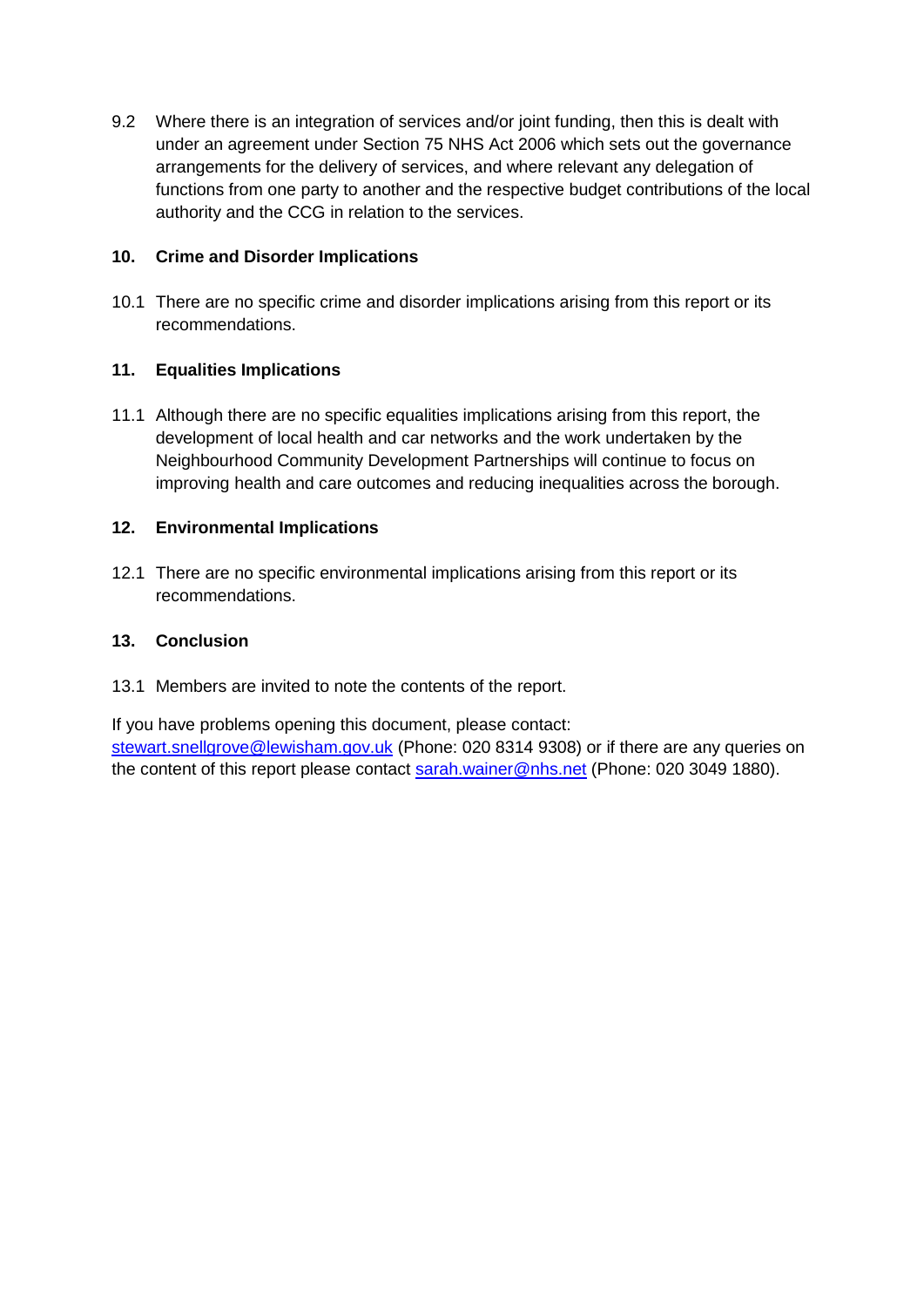